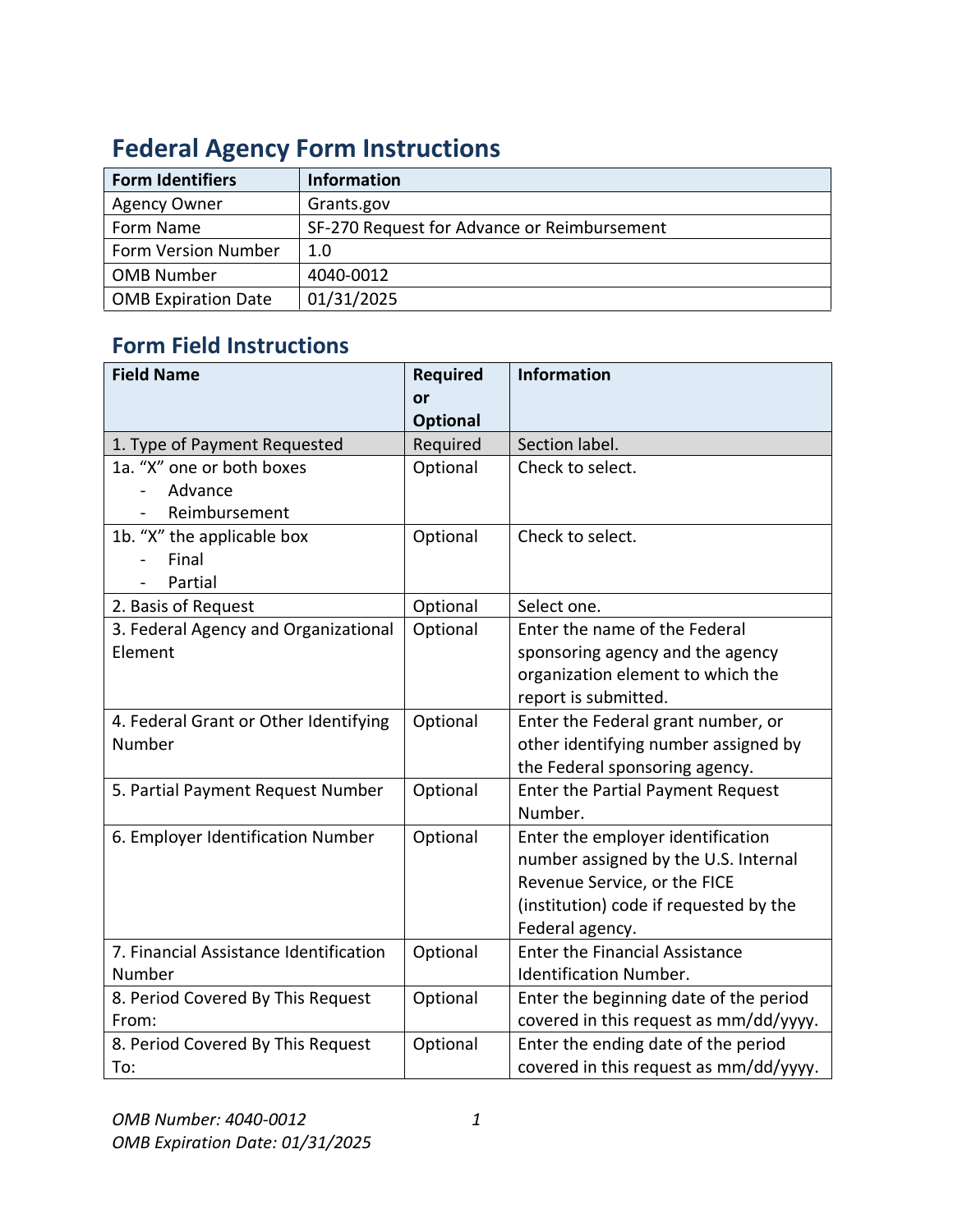| <b>Field Name</b>                      | <b>Required</b> | <b>Information</b>                             |
|----------------------------------------|-----------------|------------------------------------------------|
|                                        | or              |                                                |
|                                        | <b>Optional</b> |                                                |
| 9. Recipient Organization              | Optional        | Section label.                                 |
| 9. Recipient Organization Name         | Optional        | Enter the Recipient Organization Name.         |
| 9. Recipient Organization Street 1     | Optional        | Enter the first line of the Street             |
|                                        |                 | Address.                                       |
| 9. Recipient Organization Street 2     | Optional        | Enter the second line of the Street            |
|                                        |                 | Address.                                       |
| 9. Recipient Organization City         | Optional        | Enter the City.                                |
| 9. Recipient Organization County       | Optional        | Enter the County.                              |
| 9. Recipient Organization State        | Optional        | Select the state, US possession or             |
|                                        |                 | military code from the provided list.          |
| 9. Recipient Organization Province     | Optional        | Enter the Province.                            |
| 9. Recipient Organization Country      | Optional        | Select the Country from the provided           |
|                                        |                 | list.                                          |
| 9. Recipient Organization Zip / Postal | Optional        | Enter the Postal Code (e.g., ZIP code). If     |
| Code                                   |                 | the Country is USA, a 9 digit ZIP code is      |
|                                        |                 | required.                                      |
| 10. Payee (Where check is to be sent   | Optional        | Section label.                                 |
| if different than item 9)              |                 |                                                |
| 10. Payee Organization Name            | Optional        | Enter the Payee Organization Name.             |
| 10. Payee Street 1                     | Optional        | Enter the first line of the Street<br>Address. |
| 10. Payee Street 2                     | Optional        | Enter the second line of the Street            |
|                                        |                 | Address.                                       |
| 10. Payee City                         | Optional        | Enter the City.                                |
| 10. Payee County                       | Optional        | Enter the County.                              |
| 10. Payee State                        | Optional        | Select the state, US possession or             |
|                                        |                 | military code from the provided list.          |
| 10. Payee Province                     | Optional        | Enter the Province.                            |
| 10. Payee Country                      | Optional        | Select the Country from the provided           |
|                                        |                 | list.                                          |
| 10. Payee Zip / Postal Code            | Optional        | Enter the Postal Code (e.g., ZIP code). If     |
|                                        |                 | the Country is USA, a 9 digit ZIP code is      |
|                                        |                 | required.                                      |
| 11. Computation of Amount of           | Optional        | Section label.                                 |
| Reimbursements/Advances                |                 |                                                |
| Requested                              |                 |                                                |
| 11. Program/Functions/Activities -     | Optional        | Enter the name of the activity or              |
| Column a                               |                 | function.                                      |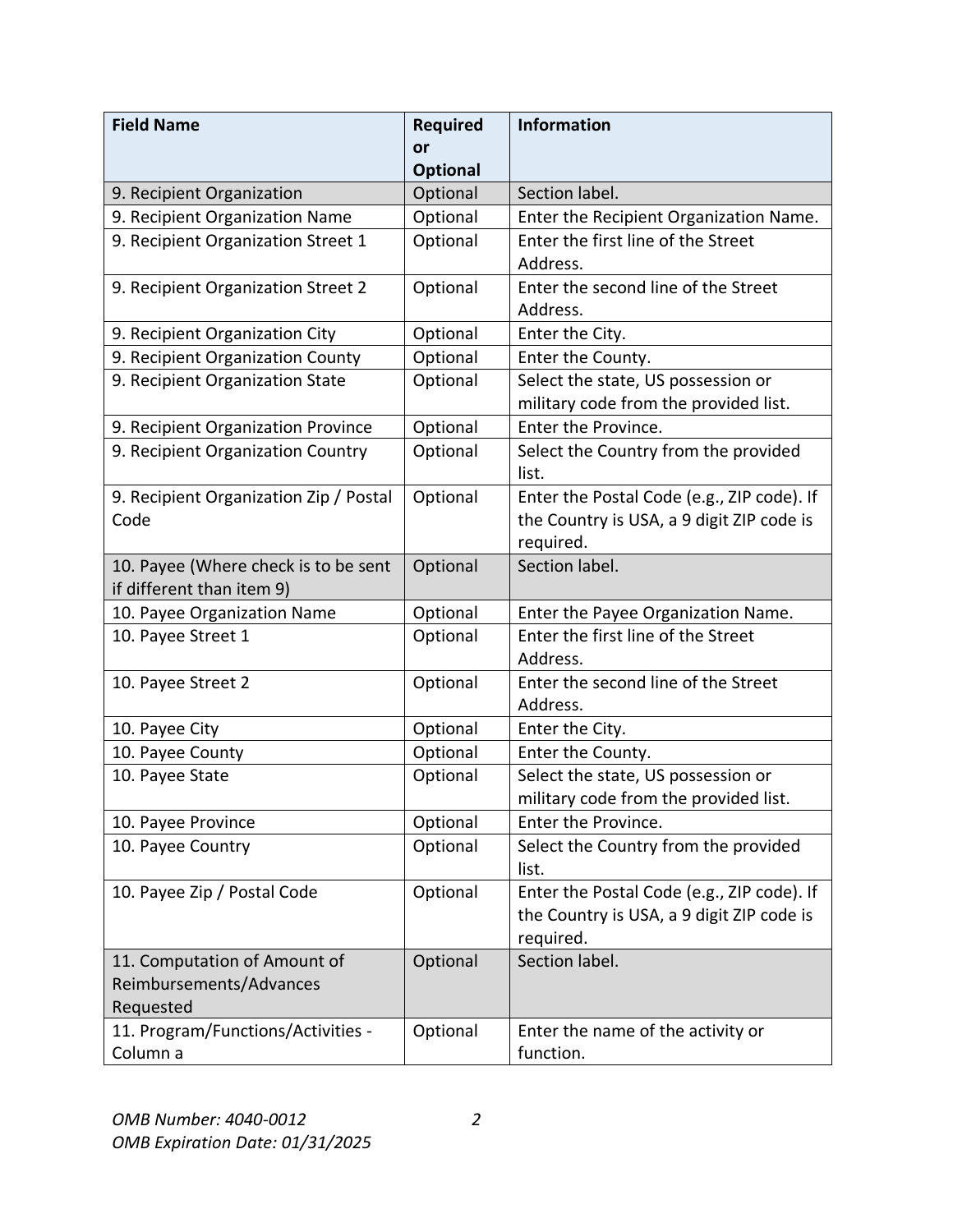| <b>Field Name</b>                    | <b>Required</b> | <b>Information</b>                |
|--------------------------------------|-----------------|-----------------------------------|
|                                      | or              |                                   |
|                                      | <b>Optional</b> |                                   |
| 11. Program/Functions/Activities -   | Optional        | Enter the name of the activity or |
| Column b                             |                 | function.                         |
| 11. Program/Functions/Activities -   | Optional        | Enter the name of the activity or |
| Column c                             |                 | function.                         |
| 11a. Total program outlays to date   | Optional        | Enter the date as mm/dd/yyyy.     |
| (As of Date)                         |                 |                                   |
| 11a. Total Program Outlays to Date - | Optional        | Enter amount.                     |
| Column a                             |                 |                                   |
| 11a. Total Program Outlays to Date - | Optional        | Enter amount.                     |
| Column b                             |                 |                                   |
| 11a. Total Program Outlays to Date - | Optional        | Enter amount.                     |
| Column c                             |                 |                                   |
| 11a. Total Program Outlays to Date - | Optional        | This is a calculated field.       |
| Total                                |                 |                                   |
| 11b. Cumulative Program Income -     | Optional        | Enter amount.                     |
| Column a                             |                 |                                   |
| 11b. Cumulative Program Income -     | Optional        | Enter amount.                     |
| Column b                             |                 |                                   |
| 11b. Cumulative Program Income -     | Optional        | Enter amount.                     |
| Column <sub>c</sub>                  |                 |                                   |
| 11b. Cumulative Program Income -     | Optional        | This is a calculated field.       |
| Total                                |                 |                                   |
| 11c. Net Program Outlays - Column a  | Optional        | This is a calculated field.       |
| 11c. Net Program Outlays - Column b  | Optional        | This is a calculated field.       |
| 11c. Net Program Outlays - Column c  | Optional        | This is a calculated field.       |
| 11c. Net Program Outlays - Total     | Optional        | This is a calculated field.       |
| 11d. Estimated Net Cash Outlays -    | Optional        | Enter amount.                     |
| Column a                             |                 |                                   |
| 11d. Estimated Net Cash Outlays -    | Optional        | Enter amount.                     |
| Column b                             |                 |                                   |
| 11d. Estimated Net Cash Outlays -    | Optional        | Enter amount.                     |
| Column c                             |                 |                                   |
| 11d. Estimated Net Cash Outlays -    | Optional        | This is a calculated field.       |
| Total                                |                 |                                   |
| 11e. Total - Column a                | Optional        | This is a calculated field.       |
| 11e. Total - Column b                | Optional        | This is a calculated field.       |
| 11e. Total - Column c                | Optional        | This is a calculated field.       |
| 11e. Total - Total                   | Optional        | This is a calculated field.       |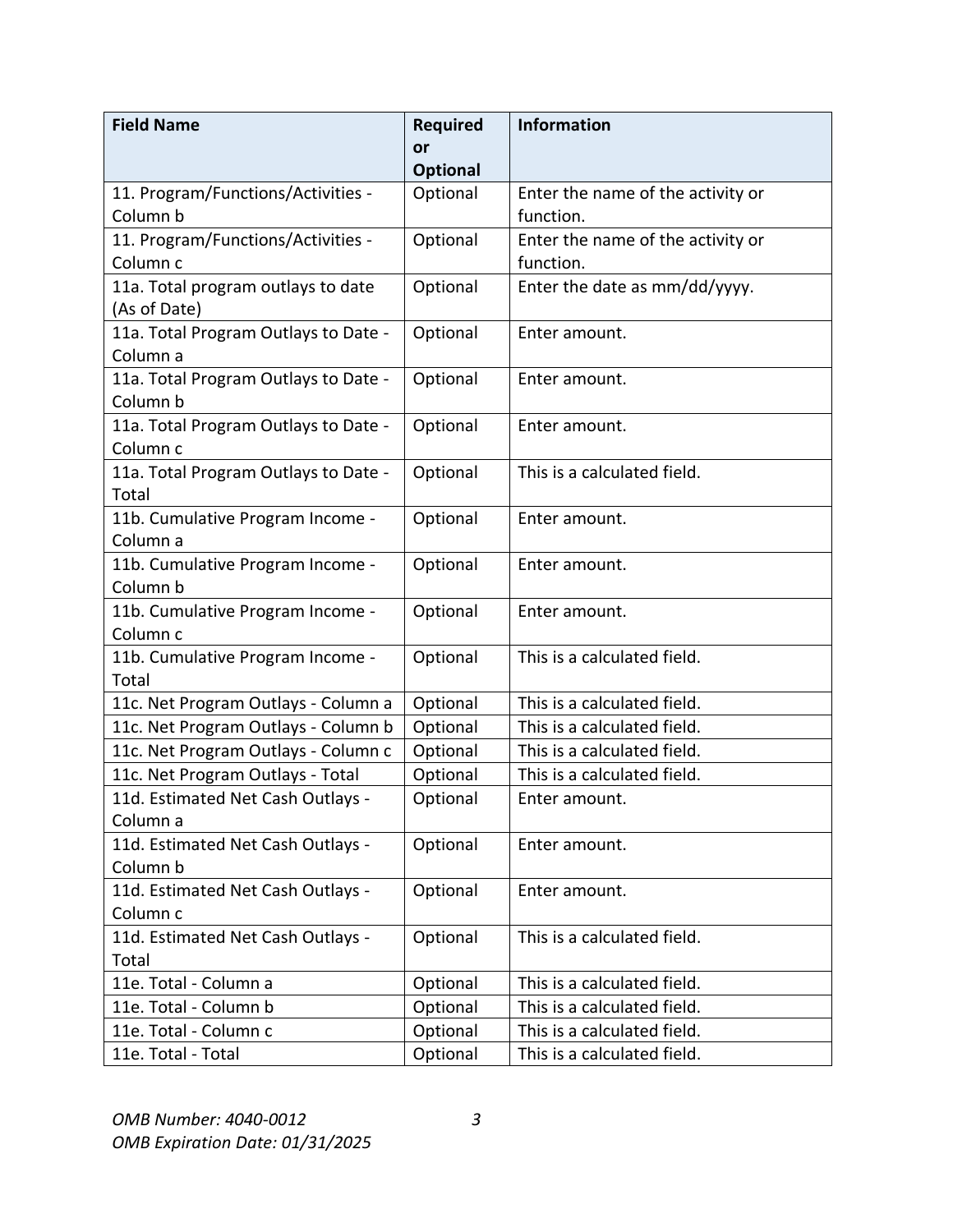| <b>Field Name</b>                  | <b>Required</b> | <b>Information</b>          |
|------------------------------------|-----------------|-----------------------------|
|                                    | or              |                             |
|                                    | <b>Optional</b> |                             |
| 11f. Non-Federal Share - Column a  | Optional        | Enter amount.               |
| 11f. Non-Federal Share - Column b  | Optional        | Enter amount.               |
| 11f. Non-Federal Share - Column c  | Optional        | Enter amount.               |
| 11f. Non-Federal Share - Total     | Optional        | This is a calculated field. |
| 11g. Federal Share - Column a      | Optional        | Enter amount.               |
| 11g. Federal Share - Column b      | Optional        | Enter amount.               |
| 11g. Federal Share - Column c      | Optional        | Enter amount.               |
| 11g. Federal Share - Total         | Optional        | This is a calculated field. |
| 11h. Federal Payments Previously   | Optional        | Enter amount.               |
| Requested - Column a               |                 |                             |
| 11h. Federal Payments Previously   | Optional        | Enter amount.               |
| Requested - Column b               |                 |                             |
| 11h. Federal Payments Previously   | Optional        | Enter amount.               |
| Requested - Column c               |                 |                             |
| 11h. Federal Payments Previously   | Optional        | This is a calculated field. |
| Requested - Total                  |                 |                             |
| 11i. Federal Share Now Requested - | Optional        | This is a calculated field. |
| Column a                           |                 |                             |
| 11i. Federal Share Now Requested - | Optional        | This is a calculated field. |
| Column b                           |                 |                             |
| 11i. Federal Share Now Requested - | Optional        | This is a calculated field. |
| Column <sub>c</sub>                |                 |                             |
| 11i. Federal Share Now Requested - | Optional        | This is a calculated field. |
| Total                              |                 |                             |
| 11j. 1st Month - Column a          | Optional        | Enter amount.               |
| 11j. 1st Month - Column b          | Optional        | Enter amount.               |
| 11j. 1st Month - Column c          | Optional        | Enter amount.               |
| 11j. 1st Month - Total             | Optional        | This is a calculated field. |
| 11j. 2nd Month - Column a          | Optional        | Enter amount.               |
| 11j. 2nd Month - Column b          | Optional        | Enter amount.               |
| 11j. 2nd Month - Column c          | Optional        | Enter amount.               |
| 11j. 2nd Month - Total             | Optional        | This is a calculated field. |
| 11j. 3rd Month - Column a          | Optional        | Enter amount.               |
| 11j. 3rd Month - Column b          | Optional        | Enter amount.               |
| 11j. 3rd Month - Column c          | Optional        | Enter amount.               |
| 11j. 3rd Month - Total             | Optional        | This is a calculated field. |
| 12. Alternate Computation For      | Option          | Section label.              |
| <b>Advances Only</b>               |                 |                             |